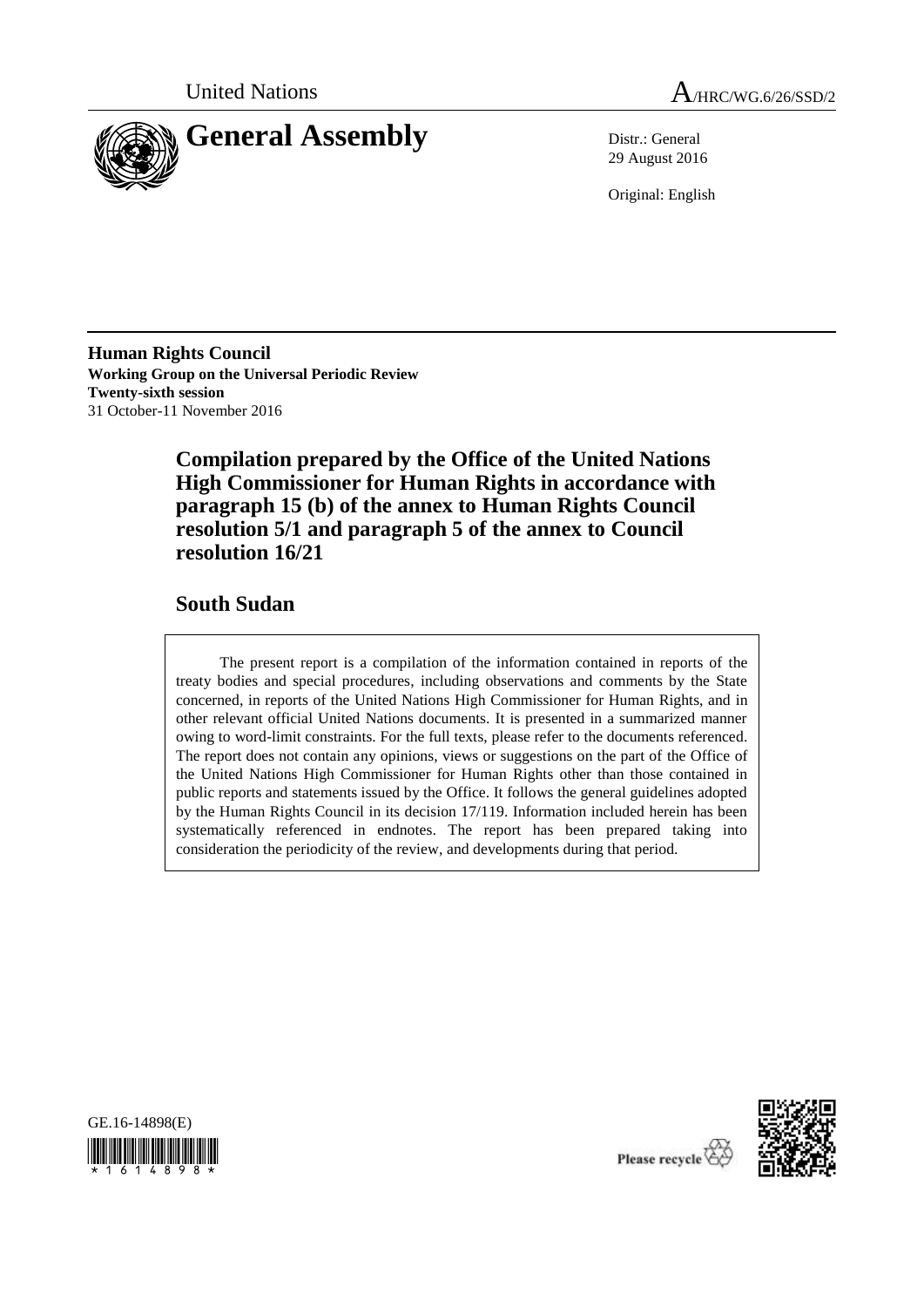# **I. Background and framework**

# **A. Scope of international obligations**<sup>1</sup>

### **1.** International human rights treaties<sup>2</sup>

|                                             | Status during previous cycle | Action after review     | Not ratified/not accepted |
|---------------------------------------------|------------------------------|-------------------------|---------------------------|
| Ratification, accession<br>or succession    |                              | CEDAW (2015)            | <b>ICERD</b>              |
|                                             |                              | CAT (2015)              | <b>ICESCR</b>             |
|                                             |                              | OP-CAT (2015)           | <b>ICCPR</b>              |
|                                             |                              | CRC (2015)              | <b>ICCPR-OP2</b>          |
|                                             |                              |                         | OP-CRC-AC                 |
|                                             |                              |                         | OP-CRC-SC                 |
|                                             |                              |                         | <b>ICRMW</b>              |
|                                             |                              |                         | <b>CRPD</b>               |
|                                             |                              |                         | <b>ICPPED</b>             |
| Reservations and/or<br>declarations         |                              |                         |                           |
| Complaints procedures,                      |                              | OP-CEDAW, art. 8 (2015) | <b>ICERD</b>              |
| inquiries and urgent<br>action <sup>3</sup> |                              | CAT, art. 20 (2015)     | <b>OP-ICESCR</b>          |
|                                             |                              |                         | <b>ICCPR</b>              |
|                                             |                              |                         | <b>ICCPR-OP1</b>          |
|                                             |                              |                         | CAT, arts. 21 and 22      |
|                                             |                              |                         | OP-CRC-IC                 |
|                                             |                              |                         | <b>ICRMW</b>              |
|                                             |                              |                         | OP-CRPD                   |
|                                             |                              |                         | <b>ICPPED</b>             |

### **2. Other main relevant international instruments**<sup>4</sup>

|                                                    | Status during previous cycle Action after review | Not ratified                                                            |
|----------------------------------------------------|--------------------------------------------------|-------------------------------------------------------------------------|
| Ratification,<br><i>accession or</i><br>succession |                                                  | Convention on the Prevention and<br>Punishment of the Crime of Genocide |
|                                                    |                                                  | Rome Statute of the International<br>Criminal Court                     |
|                                                    |                                                  | Palermo Protocol <sup>5</sup>                                           |
|                                                    |                                                  | Conventions on refugees and stateless<br>persons <sup>6</sup>           |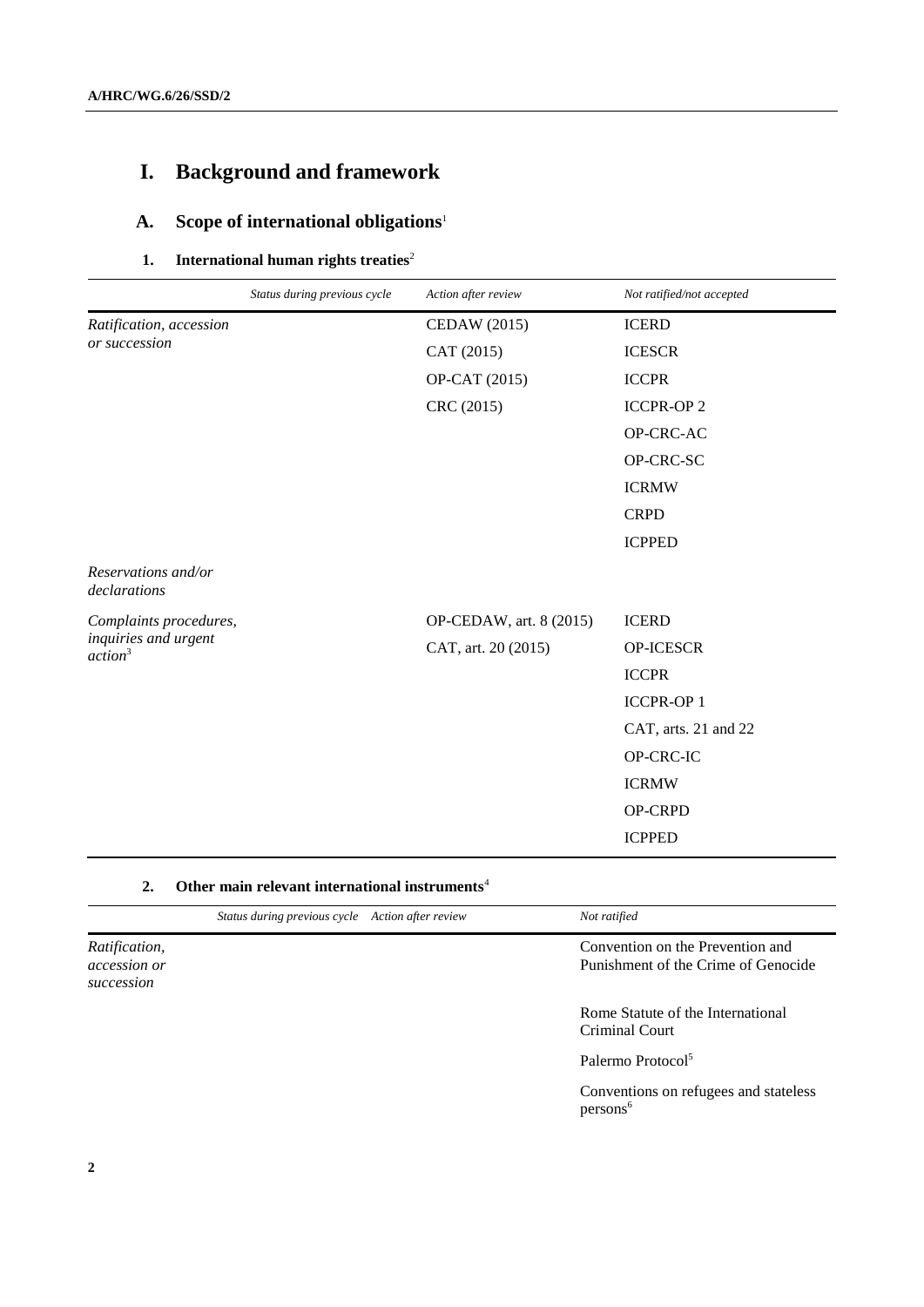| Status during previous cycle Action after review                                                         | Not ratified                                      |
|----------------------------------------------------------------------------------------------------------|---------------------------------------------------|
| Geneva Conventions of<br>12 August 1949 and Additional<br>Protocols I, II and III <sup>7</sup>           |                                                   |
| $\rm ILO$ fundamental conventions $\rm ILO$ Convention No. 87 <sup>9</sup><br>except No. 87 <sup>8</sup> |                                                   |
|                                                                                                          | ILO Conventions Nos. 169 and 189 <sup>10</sup>    |
|                                                                                                          | Convention against Discrimination in<br>Education |

1. The United Nations High Commissioner for Human Rights recommended the ratification of the main international and regional human rights instruments, including ICCPR, ICESCR and the African Charter on Human and Peoples' Rights.<sup>11</sup>

2. The United Nations country team recommended the completion of the ratification process of the two Optional Protocols to CRC, on the involvement of children in armed conflict and on the sale of children, child prostitution and child pornography, $12$  and the ratification of the Protocol to the African Charter on Human and Peoples' Rights on the Rights of Women in Africa.<sup>13</sup>

3. The Office of the United Nations High Commissioner for Refugees (UNHCR), the country team and the Special Rapporteur on the human rights of internally displaced persons recommended the ratification of the African Union Convention for the Protection and Assistance of Internally Displaced Persons in Africa.<sup>14</sup>

4. The country team and UNHCR also recommended the ratification of the 1951 Convention relating to the Status of Refugees and its 1967 Protocol, without reservations; the Organization of African Unity (OAU) Refugee Convention of 1969; the 1954 Convention relating to the Status of Stateless Persons; and the 1961 Convention on the Reduction of Statelessness. 15

5. The United Nations Educational, Scientific and Cultural Organization (UNESCO) recommended that South Sudan be strongly encouraged to ratify the Convention against Discrimination in Education.<sup>16</sup>

### **B. Constitutional and legislative framework**

6. The Secretary-General stated that the Transitional Government of National Unity must boldly spearhead the fundamental reforms outlined in the Agreement on the Resolution of the Conflict in the Republic of South Sudan, including drafting and ratifying a permanent constitution and establishing the requisite institutions for justice and reconciliation.<sup>17</sup> He also urged the inclusion of civil society, women's groups and other key stakeholders, whose participation was necessary for the peace process to take root.<sup>18</sup>

7. The High Commissioner for Human Rights noted that existing laws needed to be reviewed and harmonized with the human rights clauses of the transitional Constitution and with international human rights standards.<sup>19</sup> She recommended to South Sudan to ensure that national legislation, including the permanent constitution, was fully in line with international human rights standards, and to improve the application of customary law to ensure compliance with international human rights standards.<sup>20</sup>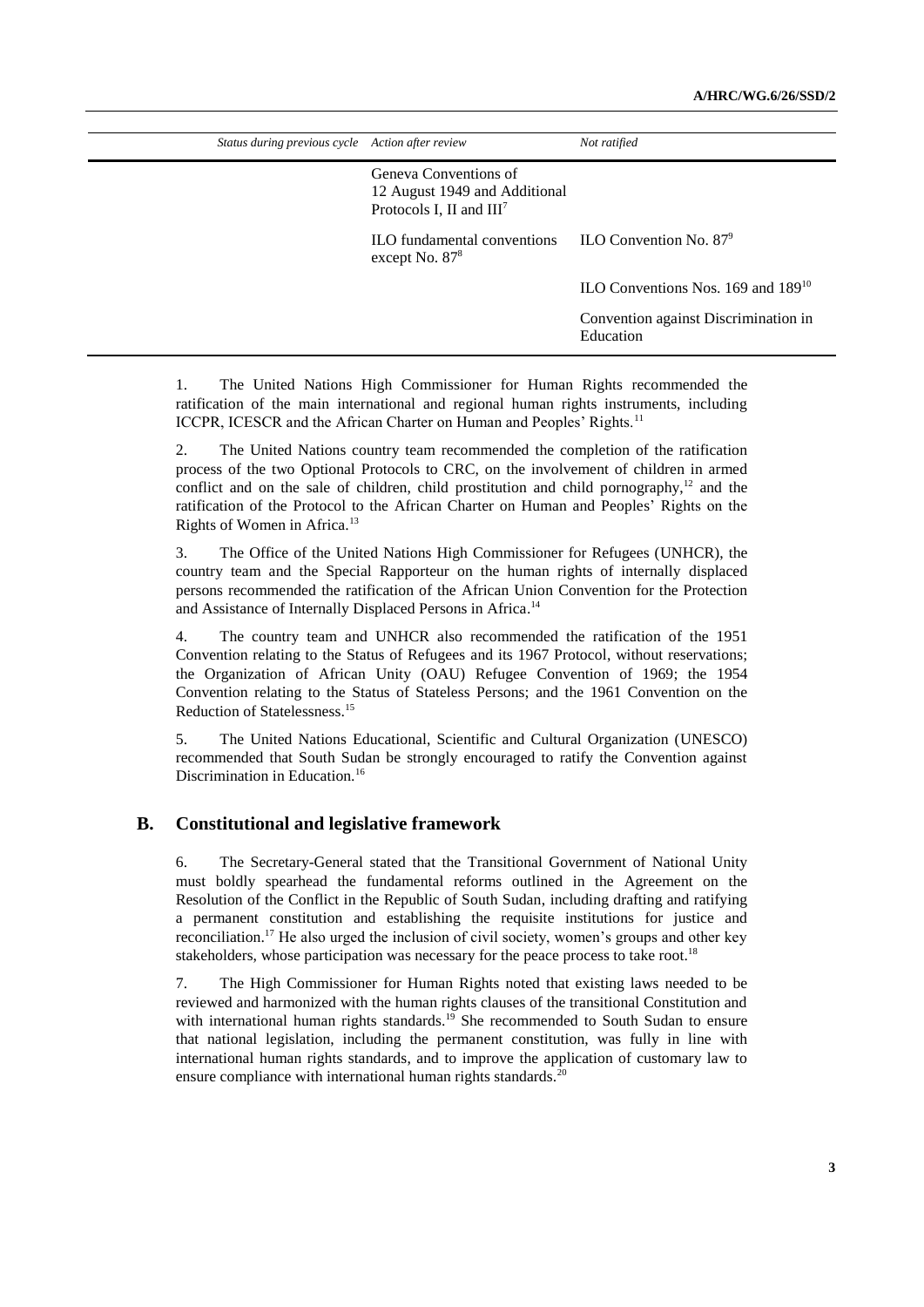### **C. Institutional and human rights infrastructure and policy measures**

8. The High Commissioner noted that the South Sudan Human Rights Commission had not been able to carry out its mandate effectively, due to budget cuts.<sup>21</sup> She also stated that the Commission should make it a priority to be, and to be perceived to be, independent of the Government, and more proactive in investigating alleged violations and in public advocacy.<sup>22</sup> Its operations had been interrupted in all 10 states, due to the conflict that erupted in December 2013.<sup>23</sup>

9. The country team noted that the establishment of the independent children's commission, which should investigate violations of children's rights and monitor implementation of the Child Act, 2008, was still pending.<sup>24</sup>

### **II. Cooperation with human rights mechanisms**

10. In its resolution 31/20, the Human Rights Council decided to establish the Commission on Human Rights in South Sudan, composed of three members, for a period of one year, with the mandate of, inter alia, monitoring and reporting on the situation of human rights, assessing past reports on the situation of human rights since December 2013, and making recommendations on technical assistance to the Transitional Government of National Unity to support transitional justice, accountability, reconciliation and healing. In the same resolution, the Council acknowledged the commitment of the Government of South Sudan to cooperate with the Commission in fulfilment of the Commission's mandate.<sup>25</sup> The Commission began operations in July 2016.<sup>26</sup>

11. In its resolution 29/13, the Human Rights Council requested the Office of the United Nations High Commissioner for Human Rights (OHCHR) to urgently undertake a mission to engage with the Government of South Sudan, to monitor and report on the situation of human rights and to undertake a comprehensive assessment of alleged violations and abuses of human rights with a view to ensuring accountability.<sup>27</sup> Subsequently, the High Commissioner dispatched an assessment mission, from October 2015 to January 2016, which reported to the Council in March 2016.<sup>28</sup>

12. In its resolution 26/31, the Human Rights Council decided to convene a panel discussion on the human rights situation in South Sudan, and requested the High Commissioner to submit an interim report for discussion by the panel.<sup>29</sup>

### **A. Cooperation with treaty bodies**

| Treaty body                                                                  | Concluding<br>observations included<br>in previous review | Latest report<br>submitted since<br>previous review | Latest concluding<br>observations | Reporting status           |
|------------------------------------------------------------------------------|-----------------------------------------------------------|-----------------------------------------------------|-----------------------------------|----------------------------|
| Committee on the<br>Elimination of<br><b>Discrimination</b><br>against Women |                                                           |                                                     |                                   | Initial report due in 2016 |
| Committee against<br>Torture                                                 |                                                           |                                                     |                                   | Initial report due in 2016 |
| Committee on the<br>Rights of the Child                                      |                                                           |                                                     |                                   | Initial report due in 2017 |

#### **Reporting status**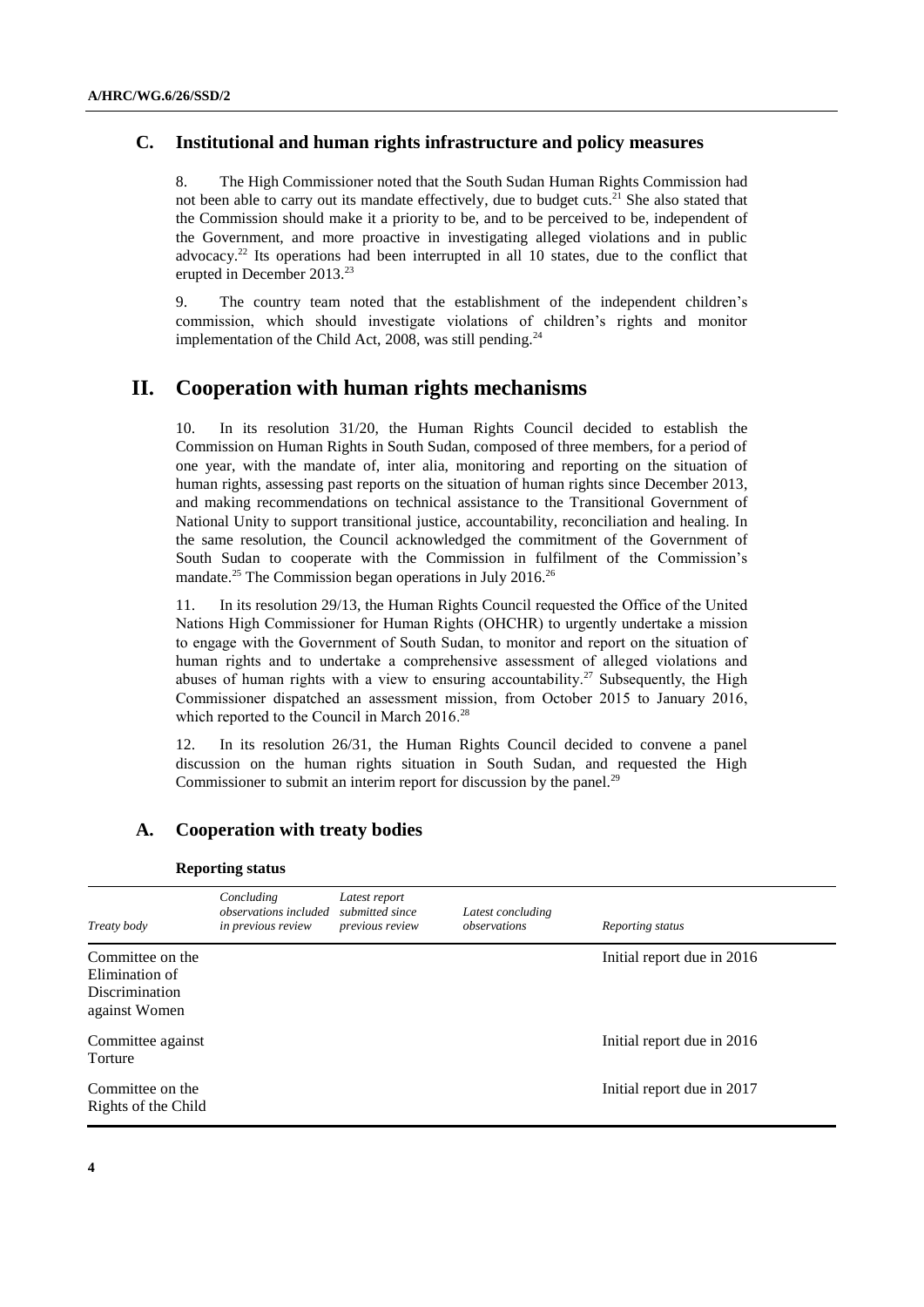### **B. Cooperation with special procedures**<sup>30</sup>

*appeals*

|                                                  | Status during previous cycle | Current status                                                                        |
|--------------------------------------------------|------------------------------|---------------------------------------------------------------------------------------|
| Standing invitation                              |                              | N <sub>0</sub>                                                                        |
| Visits undertaken                                |                              | Internally displaced persons                                                          |
| Visits agreed to<br><i>in principle</i>          |                              | Disappearances                                                                        |
| Visits requested                                 |                              | Discrimination against women                                                          |
| Responses to letters of<br>allegation and urgent | reply to the communications. | During the period under review, nine communications were sent. The Government did not |

### **C. Cooperation with the Office of the United Nations High Commissioner for Human Rights**

13. OHCHR is represented by the Human Rights Division of the United Nations Mission in South Sudan (UNMISS), which was established by the Security Council in July 2011. <sup>31</sup> Under Security Council resolution 2155 (2014), the mandate of UNMISS was reprioritized to focus on protecting civilians, monitoring and investigating human rights, creating conditions conducive for the delivery of humanitarian assistance, and supporting the implementation of the Cessation of Hostilities Agreement of January 2014.<sup>32</sup> This reprioritized mandate was reiterated in subsequent Security Council resolutions 2252 (2015) and 2304 (2016). <sup>33</sup> The Human Rights Division of UNMISS monitors human rights and investigates potential violations, and reports gross violations to the Security Council.<sup>34</sup>

14. The High Commissioner visited South Sudan in May 2012, and in April 2014 after the mass killings in Bentiu and Bor.<sup>35</sup> The Assistant Secretary-General for Human Rights visited South Sudan in January 2014<sup>36</sup> and February 2015.<sup>37</sup>

## **III. Implementation of international human rights obligations, taking into account applicable international humanitarian law**

### **A. Equality and non-discrimination**

15. The High Commissioner indicated that progress in eliminating discrimination and abuses against women and girls had been slow. Women continued to face discrimination regularly, including in relation to such fundamental matters as marriage, land and property ownership, inheritance and education. Harmful traditional practices also played a role in perpetuating women's unequal position within communities, particularly in rural areas.<sup>38</sup>

16. The High Commissioner noted that the female illiteracy rate was as high as 86 per cent. Lack of education and of access to health services, combined with early marriage, had resulted in extremely high rates of infant mortality and maternal mortality. Sexual and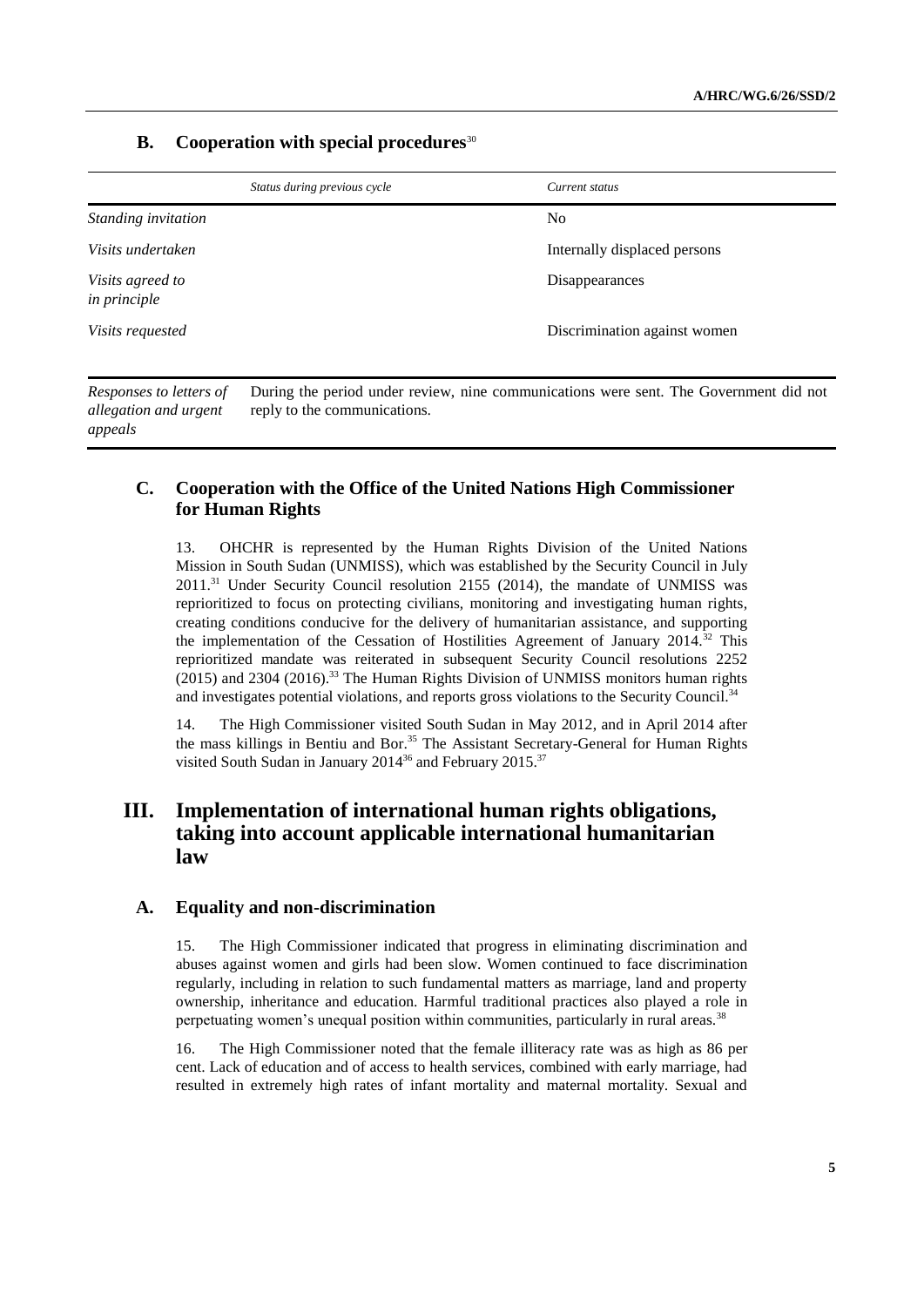gender-based violence persisted, with perpetrators enjoying a high degree of impunity.<sup>39</sup> The country team made a similar observation.<sup>40</sup>

17. The Panel of Experts established pursuant to Security Council resolution 2206 (2015) stated that the armed conflict, which had begun in December 2013 as a political conflict between elites, had evolved into a tribal war, reigniting historic grievances and encouraging military opportunism and revenge. $41$ 

18. The Special Adviser of the Secretary-General on the Prevention of Genocide stated that the perception that those supporting Riek Machar were predominantly Nuer and those supporting the President of South Sudan, Salva Kiir, were predominantly Dinka had heightened the risk that individuals could be systematically targeted on the basis of ethnicity. This polarization was compounded further by reports of exclusion and discrimination on the basis of ethnicity.<sup>42</sup>

19. The Special Adviser on the Prevention of Genocide expressed concern about the reported use of radio in some areas to spread messages constituting incitement to violence. In Bentiu, fighters allied to Riek Machar had reportedly incited the civilian population to attack Dinka, even encouraging their supporters to commit acts of sexual violence against women.<sup>43</sup>

20. The High Commissioner stated that forces affiliated with either side had singled out civilians on the basis of ethnicity — Nuer, Dinka or Shilluk — for violence or mistreatment.<sup>44</sup>

21. The Special Rapporteur on internally displaced persons called upon the authorities at the national and local levels to ensure a demilitarized and depoliticized response to all internally displaced persons, irrespective of their ethnic background; he recalled that they were civilians, and for that reason must be protected.<sup>45</sup>

22. According to the country team, stigma and discrimination against people living with HIV and key population groups at higher risk of HIV infection, that is, female sex workers and men who have sex with men, remained an impediment to access to and utilization of HIV services by those persons. 46

### **B. Right to life, liberty and security of person**

23. The High Commissioner stated that even though South Sudan had voted in November 2012 at the General Assembly in favour of a global moratorium on the death penalty,<sup>47</sup> individuals reportedly continued to be sentenced to death.<sup>48</sup>

24. On 10 July 2016, the Secretary-General, the Security Council and UNMISS condemned the renewed outbreak of violence and urged calm in the wake of fresh clashes in Juba between soldiers of the Sudan People's Liberation Army (SPLA) and the SPLA in Opposition. The Security Council reminded all parties to the conflict of the civilian character of the protection of civilians sites and stressed that attacks against civilians and United Nations premises and personnel might constitute war crimes.<sup>49</sup>

25. The Special Representative of the Secretary-General for South Sudan called upon the parties to allow civilians to move freely to places of refuge. She also urged the Government to open up corridors to allow United Nations and humanitarian actors to provide vital supplies and other assistance to the civilians affected and to allow access for medical evacuations.<sup>50</sup>

26. The Special Rapporteur on internally displaced persons called upon the authorities to respect the Agreement on the Resolution of the Conflict in the Republic of South Sudan and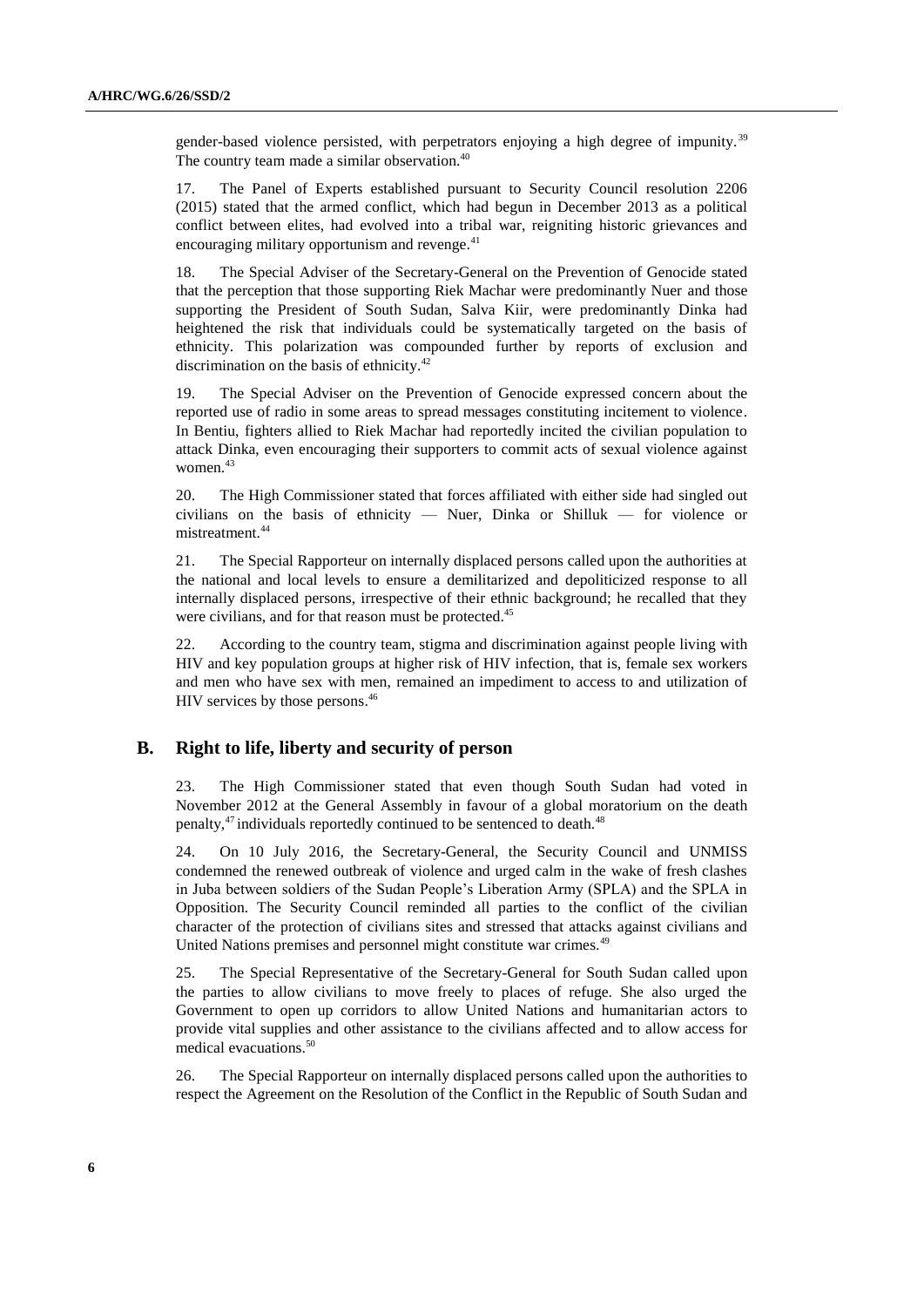reminded the parties to the conflict of their obligations under international humanitarian law to protect civilians in times of armed conflict. $51$ 

27. In August 2016, the High Commissioner stated that preliminary United Nations investigations into the recent fighting and its aftermath had revealed that government security forces had carried out killings and rapes and had looted and destroyed properties. Hundreds of fighters and civilians had been killed during the initial fighting. While some civilians had been killed in crossfire between the fighting forces, others had reportedly been summarily executed by government (SPLA) soldiers, who appeared to have specifically targeted people of Nuer origin. The High Commissioner called upon the Security Council to take stronger action.<sup>52</sup>

28. UNMISS reported that violations and abuses of human rights, as well as violations of international humanitarian law, had been committed, possibly amounting to war crimes and crimes against humanity. Such violations had included extrajudicial and targeted killings, abductions and enforced disappearances, sexual and gender-based violence, including rape, the massive displacement of civilian populations, the destruction of means of livelihood through the deliberate burning and destruction of homes and crops as well as the looting of livestock, and forced recruitment, including of children. Additionally, there had been targeting of and attacks against United Nations personnel, premises and humanitarian assets since December 2013.<sup>53</sup>

29. UNMISS stressed that gross violations and abuses of human rights and serious violations of international humanitarian law had been attributed to all parties to the conflict and had occurred in all areas where fighting had taken place. Entire towns, such as Malakal and Bentiu in the Greater Upper Nile region, had been destroyed. Very few places had been safe, as the parties had intentionally attacked traditional safe havens such as places of worship and hospitals. Several areas affected by the conflict had been experiencing alarming levels of food insecurity and deprivation.<sup>54</sup>

30. UNMISS reported intercommunal violence among subclans and subdivisions in several areas. According to UNMISS, while the initial stages of fighting had largely pitted the Dinka and Nuer ethnic groups against each other, increasing numbers of armed groups and communities had become involved in the violence. Intercommunal violence had long been prevalent, especially in relation to disputes over resources and cattle-grazing, however there were indications that the scale and intensity of the intercommunal violence might have been influenced by the dynamics of the conflict.<sup>55</sup>

31. The High Commissioner recommended that all parties to the conflict: (a) desist immediately from violations of international human rights law and international humanitarian law, and abuses of human rights, in particular those amounting to crimes under international law, and specifically attacks on civilians and killings, and acts of rape and sexual and gender-based violence, arbitrary detention, abduction and widespread looting; and (b) declare and ensure that violations of international human rights law and international humanitarian law and abuses of human rights will not be tolerated, and that those suspected of such acts will be removed from duties pending investigation or will not be appointed.<sup>56</sup>

32. The High Commissioner expressed concern about arrests and detention by security agencies, especially by the National Security Service and the SPLA. Individuals were arrested and detained "on grounds of national security". Besides going beyond the scope of its legal and constitutional authority, the National Security Service was found to have engaged in other violations involving arbitrary arrest, notably the arrest and detention of individuals without informing them of the reason, and the detention of individuals in nongazetted places, where their family and lawyers were unable to gain access to them.<sup>57</sup>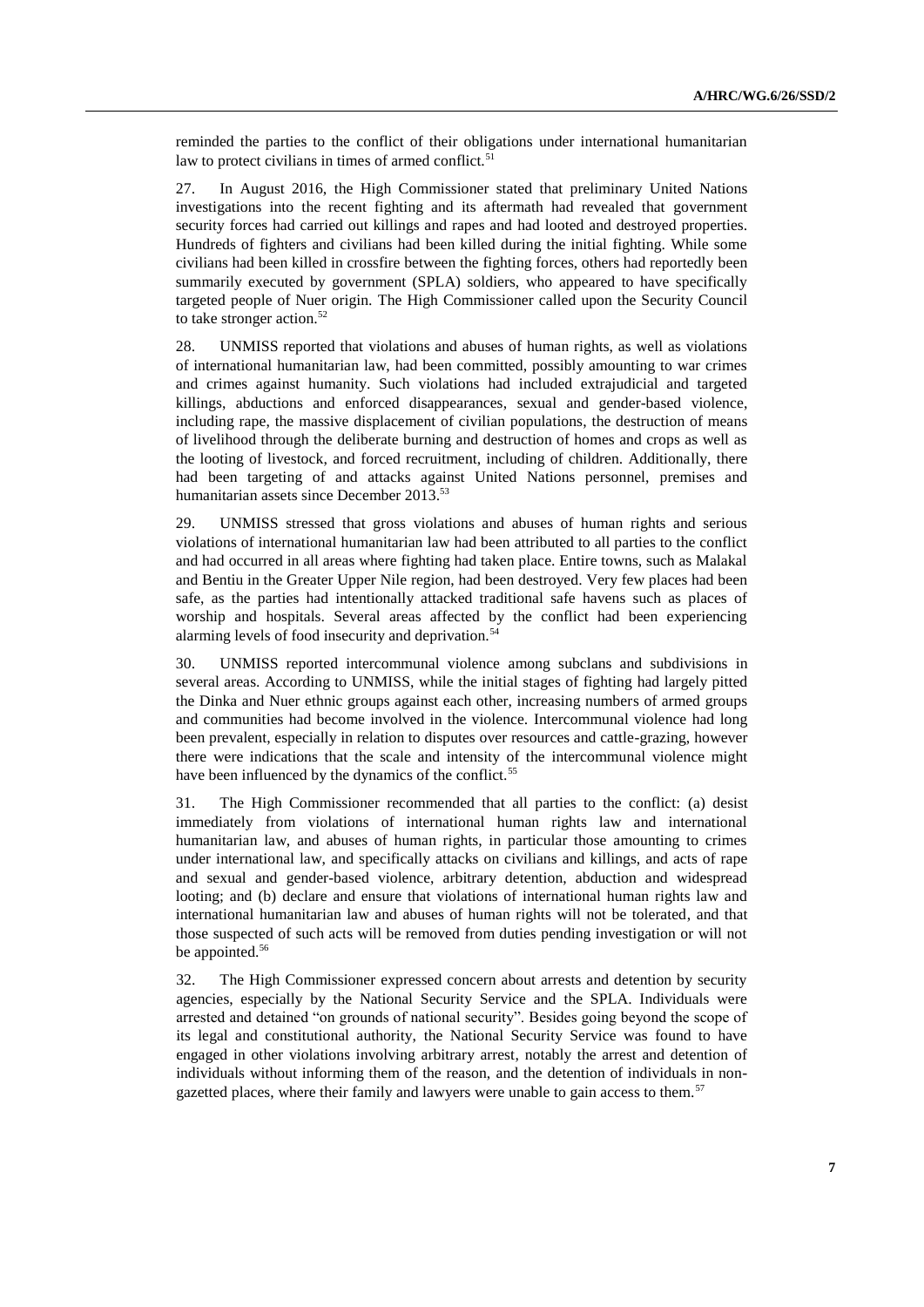33. UNMISS indicated that a National Security Service bill, which accorded the National Security Service broad powers of arrest, the authority to search and seize private property without a judicial warrant, and expansive communication surveillance powers, with no independent oversight or due process guarantees, might have come into effect. There was no official gazette, and it remained unclear whether the text was in force.<sup>58</sup>

34. UNMISS noted that, despite communiqués that both the Government and the Sudan People's Liberation Movement/Army (in Opposition) had signed in October 2014 under the auspices of UNMISS and the Special Representative of the Secretary-General on Sexual Violence in Conflict, the use of sexual violence by both parties to the conflict had not ceased.<sup>59</sup> In August 2016, after the renewed outbreak of violence, the Special Representative expressed her disappointment that such crimes were still being committed.<sup>60</sup>

35. The Secretary-General stated that sexual violence continued to be used as a tactic of war with a brutality that pointed to its ethnic, as well as political, undertones. Sexual violence had been employed in a widespread and systematic manner by all parties in the course of military offensives and counteroffensives.<sup>61</sup>

According to the country team, the quality and coverage of services to deal with gender-based violence was limited before the crisis, due to low capacities within the health, legal and psychosocial sectors; these services had now been weakened further, and in some locations no longer even existed.<sup>62</sup>

37. Since the start of the fighting in Juba on 8 July 2016, UNMISS had received disturbing reports of widespread sexual violence, including rape and gang rape of women and young girls by soldiers in uniform and also by unidentified armed groups of men in plain clothes.<sup>63</sup> The High Commissioner stated those affected the most were displaced Nuer women and girls and those responsible seemed to have been mostly from the SPLA.<sup>64</sup>

38. The Special Rapporteur on internally displaced persons noted that family separations and child protection issues were arising constantly.<sup>65</sup> The country team made similar observations and added that displacement had led to high rates of psychosocial distress. It was likely that over 800,000 children were in need of psychosocial support.<sup>66</sup>

39. The Office of the Special Representative of the Secretary-General for Children and Armed Conflict indicated that all gains made by the SPLA in implementing the action plan signed with the United Nations to end the recruitment and use of children in conflict had been erased with the conflict that erupted in December 2013.<sup>67</sup>

40. The Office of the Special Representative of the Secretary-General for Children and Armed Conflict expressed deep concern at continuing violations committed against children by all parties to the conflict, particularly killing and maiming, recruiting and using them for the conflict, and sexual violence. It emphasized that the SPLA, government security forces and allied militias accounted for the vast majority of these violations in 2015.<sup>68</sup>

41. The High Commissioner recommended that the Transitional Government of National Unity stop and prevent violations and abuses of children's rights, including by actively preventing and combatting the recruitment and use of children in hostilities by parties to the conflict.<sup>69</sup>

### **C. Administration of justice, including impunity, and the rule of law**

42. The High Commissioner stated that the outbreak of armed conflict in December 2013 had undermined the rule of law across the country, resulting in a marked absence of prosecutors and judges. As a result, serious cases, including murders, continued to be addressed through traditional customary courts, which were ill-equipped for the task and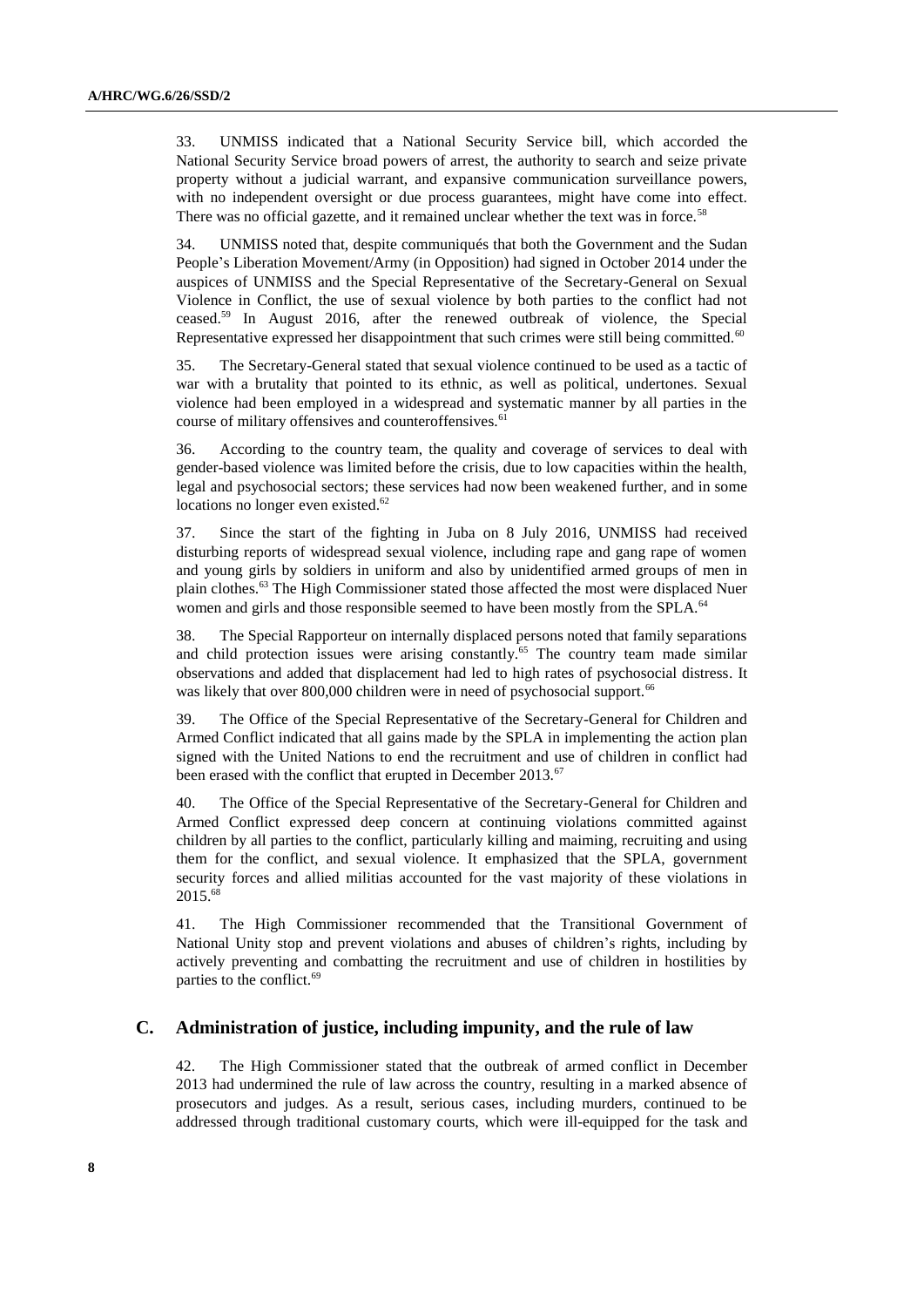did not meet international human rights standards. Customary courts often imposed unlawful detention or other sentences, without proper procedural safeguards.<sup>70</sup>

43. The High Commissioner noted that women and girls continued to face significant discrimination in the administration of justice. Women were regularly detained on the basis of non-criminal, customary "offences", such as adultery, with which women tended to be charged disproportionately.<sup>71</sup>

44. The High Commissioner indicated that special attention needed to be paid to vulnerable detainees, including women, juveniles and people with disabilities, who might spend weeks and months in detention awaiting trial as a result of delays in criminal investigations and trial processes, gaps in knowledge of the applicable criminal laws and procedures, a lack of coordination among criminal justice organs, the unavailability of victims and witnesses, a lack of adequate transport, infrastructure, record-keeping and case management, and a lack of awareness of rights and of legal aid services.<sup>72</sup>

45. The High Commissioner stated that very few convicted individuals, including those sentenced to death, had enjoyed legal representation during their trials. Bureaucratic and unclear procedural requirements also hindered the exercise of the right of appeal.<sup>73</sup>

46. The High Commissioner recommended that the Transitional Government of National Unity: (a) ensure that, over time, all individuals who have suffered violations or abuse of their rights are afforded an effective remedy; (b) ensure that all individuals responsible for orchestrating the violence, namely the political and military leadership of the parties to the conflict, do not enter the Government, and that those alleged to have committed violations and abuses are precluded from standing for election; and (c) institute, as a matter of priority, a comprehensive vetting programme compliant with standards of due process to remove from and prevent the recruitment into State services of individuals, in particular at senior levels, who there are reasonable grounds to believe have been involved in violations of international human rights law or international humanitarian law, or abuses of human rights. $74$ 

47. The High Commissioner recommended that the Transitional Government of National Unity support genuine consultations so that there was informed participation by victims, women's groups and all stakeholders, and needs assessment to inform the efforts aimed at achieving truth, reparations, reconciliation and guarantees of non-recurrence.<sup>75</sup>

48. The High Commissioner recommended that South Sudan ensure prompt, credible, transparent, independent, impartial and comprehensive investigations into allegations of violations of international humanitarian law and international human rights law, including the alleged international crimes committed in Juba in the initial stages of the conflict in mid-December 2013 and in the April 2014 attacks on civilians in Bentiu and Bor.<sup>76</sup>

49. The High Commissioner noted that while reconciliation processes might be an essential part of peace efforts, the failure to ensure accountability, including the failure to expeditiously establish the hybrid court and take the other measures under the Agreement on the Resolution of the Conflict in the Republic of South Sudan, would undoubtedly contribute to new cycles of violence.<sup>77</sup> The Deputy High Commissioner stressed that chapter V of the Agreement included provision for the creation of a Commission for Truth, Reconciliation and Healing to establish a record of violations of human rights and a hybrid court for South Sudan to try genocide, war crimes, crimes against humanity and other serious crimes that violated international and South Sudanese law.<sup>78</sup>

50. The Assistant Secretary-General for Human Rights stated that, given the country's weakened State institutions and justice system and the fact that the hybrid court would only investigate and try a limited number of senior military and political leaders,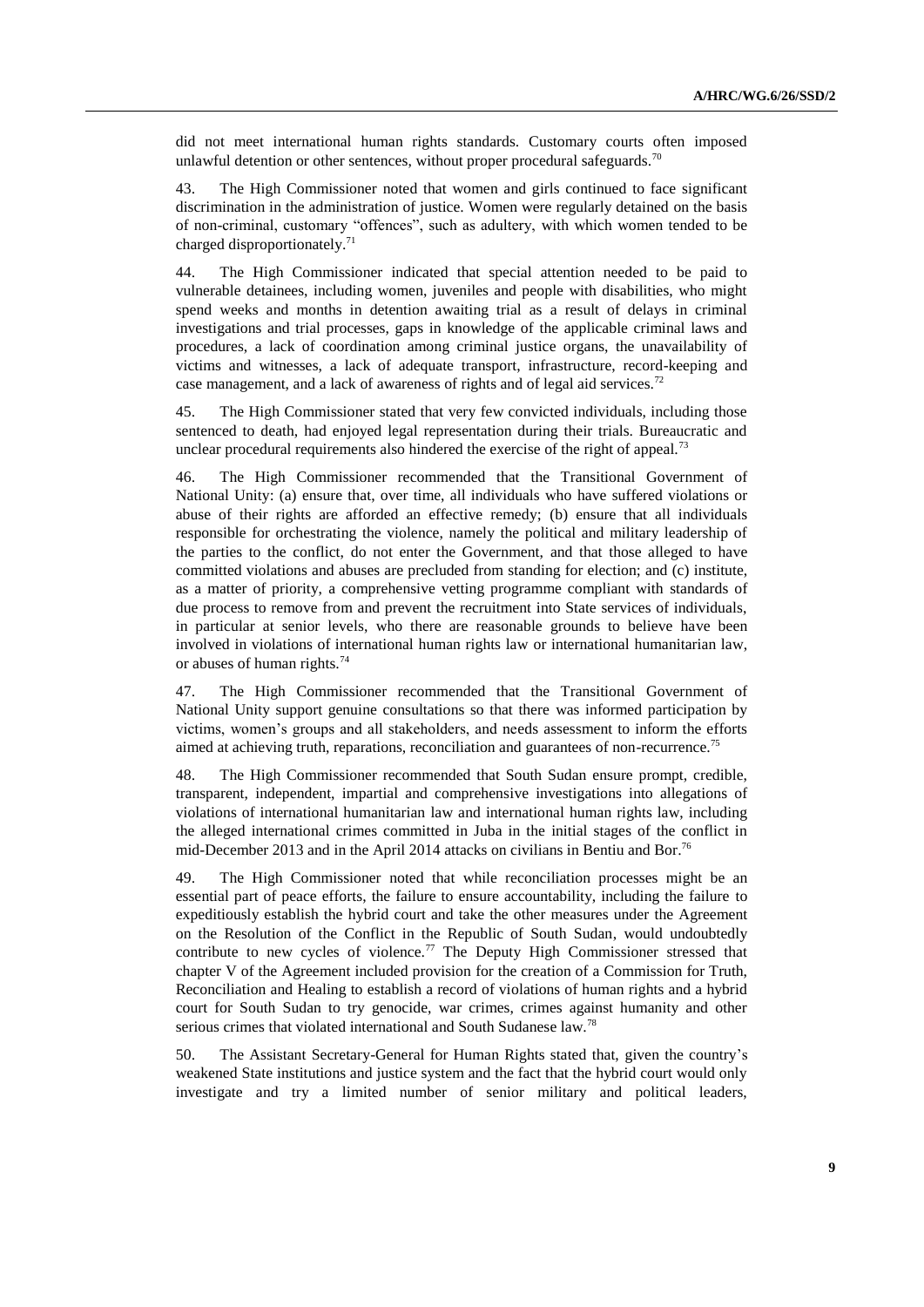a complementary mechanism would need to be developed to locally prosecute and try many more perpetrators of conflict-related crimes.<sup>79</sup>

51. The High Commissioner recommended that the Transitional Government of National Unity: (a) extend full cooperation and support to the hybrid court by assisting its investigations and complying with its rulings; and (b) consider the establishment of a specialized judicial structure in South Sudanese courts focusing on violations and abuses amounting to international crimes, supported by specifically appointed judges, prosecutors, lawyers and law enforcement officials, with the possibility of embedding international legal actors to work with South Sudanese officials; its jurisdiction would be complementary to that of the hybrid court.<sup>80</sup>

52. The High Commissioner noted that the judiciary, prosecutors and law enforcement officials needed to develop a comprehensive policy framework for vulnerable groups, that included juvenile justice provisions. There was a need for continuous capacity-building in the area of juvenile justice for such officials, as well as for the establishment of juvenile courts presided over by specialized judges.<sup>81</sup>

### **D. Freedom of expression, association and peaceful assembly, and the right to participate in public and political life**

53. UNESCO noted that the Penal Code prescribed a sentence for defamation, varying from imprisonment not exceeding 20 years to a fine, or both. $82$  UNESCO recommended that South Sudan decriminalize defamation and place it within a civil code.<sup>83</sup>

54. The High Commissioner noted the signing into law of three media bills: the Media Authority Act, the Right of Access to Information Act and the Broadcasting Cooperation Act. He was concerned that the Media Authority Act retained the criminalization of defamation from the Penal Code. With the power to appoint and remove members of the bodies established by those laws given to the executive, the High Commissioner indicated that the protection for journalists and media practitioners envisaged by the laws appeared to be nominal.<sup>84</sup>

55. The country team stated that press freedom, access to information and the safety of journalists had deteriorated since the outbreak of the armed conflict in December 2013.<sup>85</sup> Repeated incidents of journalists being beaten, harassed, threatened, intimidated and detained without trial had been compounded by the confiscation of newspapers, the closure of media houses and the killing of journalists in 2015, leading to unprecedented levels of self-censorship by journalists and media houses.<sup>86</sup> The High Commissioner indicated that these acts were mainly perpetrated by the National Security Service.<sup>87</sup> He also noted that, in the wake of the violence that had erupted in July 2016, the Government had severely restricted the right to freedom of expression and clamped down on journalists.<sup>88</sup>

56. The Deputy High Commissioner noted that at least seven journalists had been killed in 2015. <sup>89</sup> UNESCO stated that, by the end of 2015, the authorities had not responded to official UNESCO requests for information on judicial investigations into the killings of journalists.<sup>90</sup>

57. In July 2016, the Special Rapporteur on the promotion and protection of the right to freedom of opinion and expression urged the Government of South Sudan to immediately release Alfred Taban, a prominent journalist and the chief editor of the daily Englishlanguage newspaper *Juba Monitor*. He had been arrested on 16 July 2016 by National Security Service agents, one day after the publication of an editorial article in which he had called for the removal of the President and the first Vice-President, criticizing them for their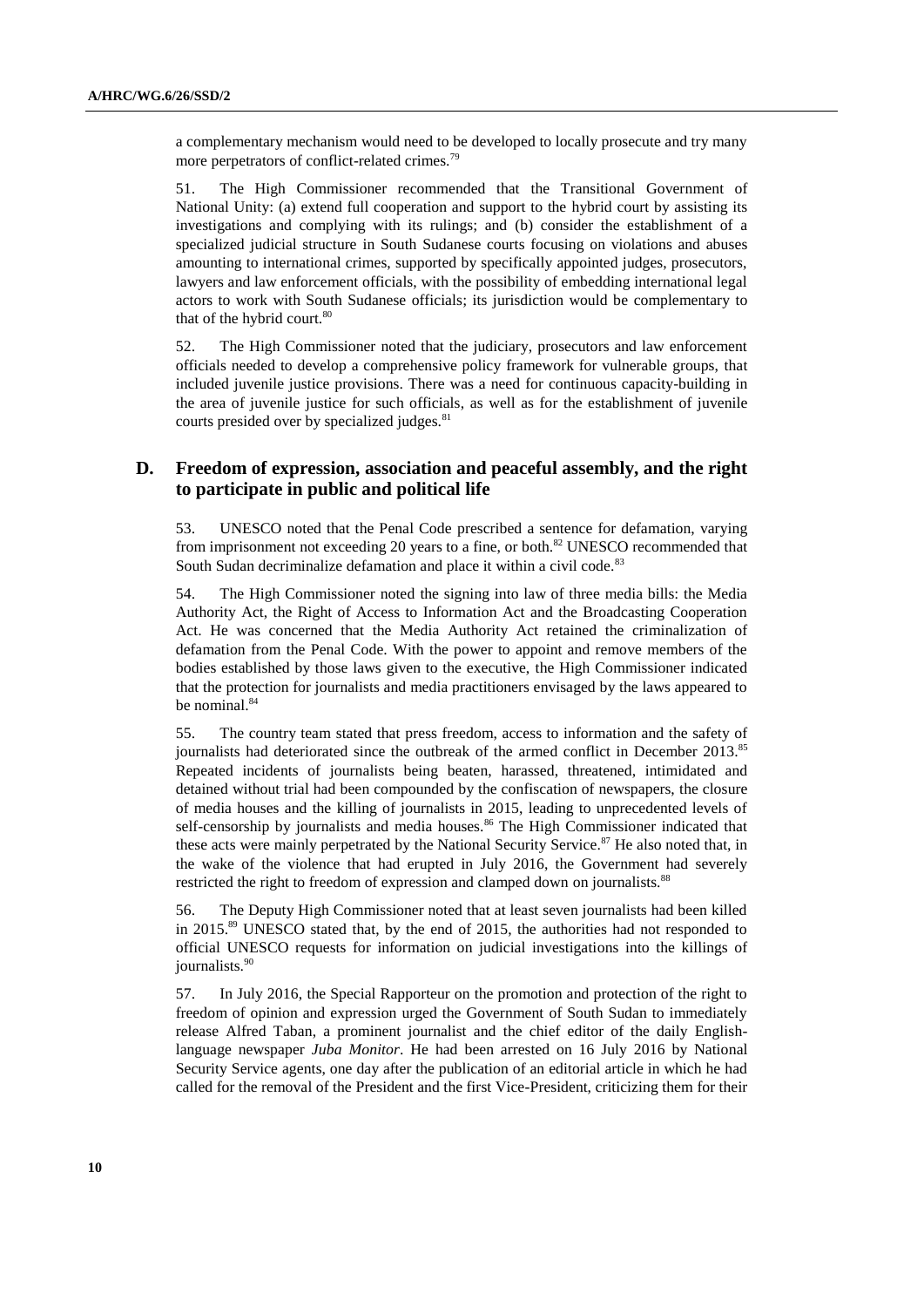unsuccessful implementation of the August 2015 peace agreement. He was held without charges.<sup>91</sup>

58. The Deputy High Commissioner also stated that human rights defenders seeking to cooperate with the Human Rights Council had been subject to threats and reprisals.<sup>92</sup>

59. The High Commissioner recommended that the Transitional Government of National Unity respect and promote the role of civil society, including by ensuring that freedoms of opinion and expression and of peaceful assembly were guaranteed, and that it ensure the protection of human rights defenders and journalists.<sup>93</sup>

60. The Secretary-General noted the adoption in February 2016 of the Non-Governmental Organizations Act and the Relief and Rehabilitation Commission Act.<sup>94</sup> The Human Rights Council was concerned that these new laws could disrupt international and national non-governmental organizations, including those that provided ongoing humanitarian assistance.<sup>95</sup>

61. The High Commissioner recommended that South Sudan strengthen advocacy efforts to increase representation and participation of women in decision-making at all levels through capacity-building and the involvement of women in peace and reconciliation processes.<sup>96</sup>

### **E. Right to social security and to an adequate standard of living**

62. The High Commissioner indicated that more than 90 per cent of the population was estimated to live below the poverty line.<sup>97</sup> The poverty and underdevelopment in which the majority of the population lived had not been conducive to the enjoyment of economic, social and cultural rights.<sup>98</sup>

63. The High Commissioner stated that the numerous incidents of crop burning, cattle raiding, and looting and destruction of food supplies during the conflict had had a severe impact on civilians' access to food and on their health. He noted that in Unity State at least 30,000 people were reportedly living in extreme conditions and faced starvation and death.<sup>99</sup>

64. In August 2016, the Under-Secretary-General for Humanitarian Affairs and Emergency Relief Coordinator, after his visit to South Sudan, stated that some 4.8 million people across the country were facing severe food insecurity and some 250,000 children were severely malnourished.<sup>100</sup>

### **F. Right to health**

65. The country team noted that the expenditure on health as a percentage of general government expenditure  $-4$  per cent at the time of independence  $-$  had continued to decline dramatically, following austerity measures in 2012 and after the outbreak of the armed conflict in December 2013. Non-governmental organizations continued to be responsible for close to 80 per cent of health service delivery. Furthermore, insufficient investment in the training of health workers had resulted in a critical shortage of the staff needed in order to deliver basic health services.<sup>101</sup>

66. The country team indicated that many young women were at increased risk of maternal death due to early marriage. A significant number of women also had an increased risk of contracting sexually transmitted infections as they were in polygamous marriages. Access to family planning services remained limited.<sup>102</sup>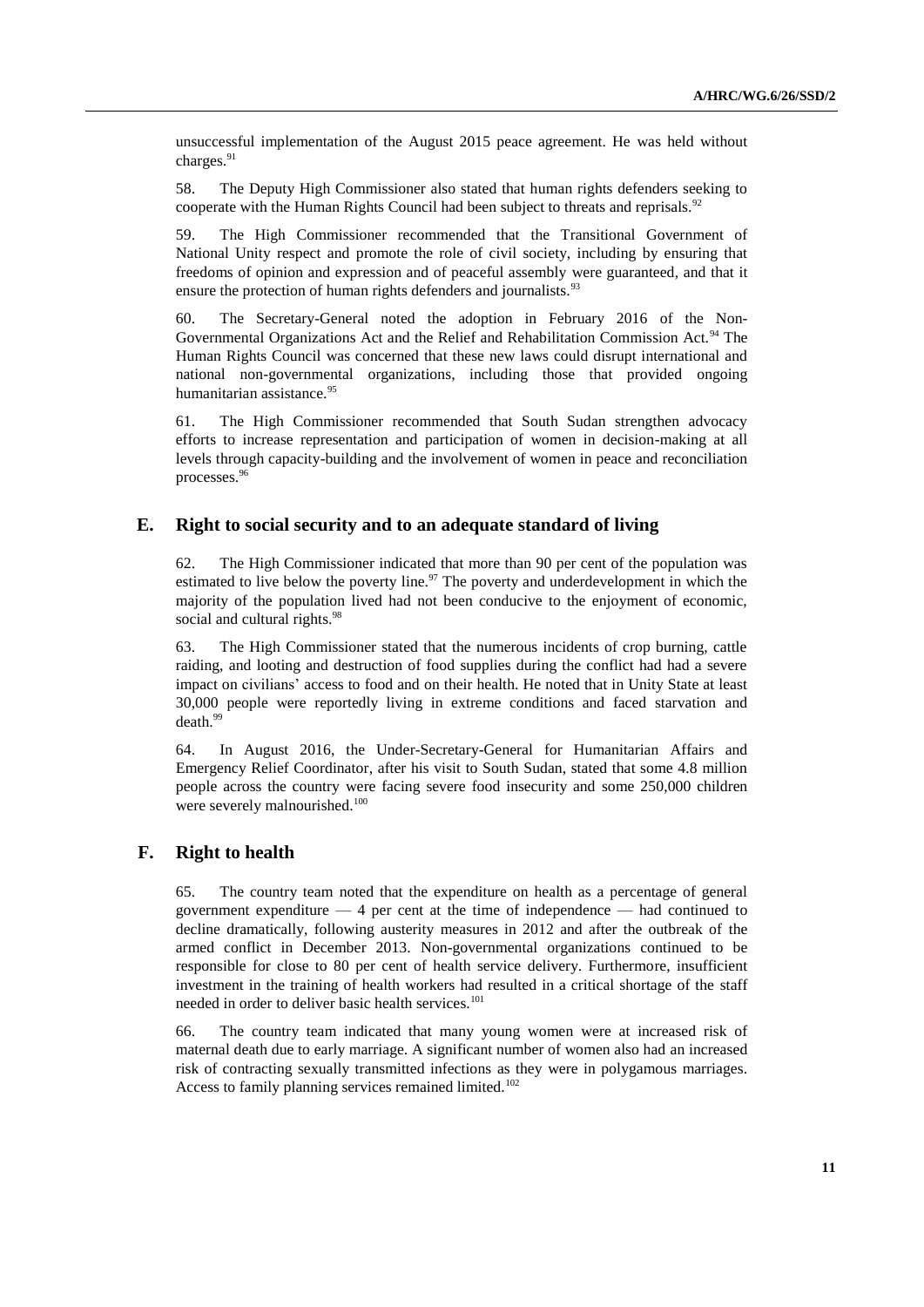67. The country team stated that South Sudan had an exceptionally high teenage pregnancy rate, attributable to the high rate of child and forced marriage (45 per cent of girls are married before the age of 18) and the limited access of young people to youthfriendly sexual and reproductive health services. Adolescents and youth were the age groups most affected by HIV, with 56.9 per cent of new infections occurring among persons between 10 and 34 years of age.<sup>103</sup>

### **G. Right to education**

68. The country team noted that schools continued to be used by parties to the conflict for military purposes in different parts of the country.<sup>104</sup>

69. The High Commissioner noted that at least 50 per cent of all children did not attend school, and only 39 per cent of those who did were girls.<sup>105</sup>

70. The High Commissioner indicated that the General Education Act, of 2012, provided for free basic instruction for all. Given the extremely low levels of literacy and the poor access to basic education, the implementation of this act was crucial.<sup>106</sup> The ILO Committee of Experts on the Application of Conventions and Recommendations made a similar recommendation and requested South Sudan to take the necessary measures to increase the school enrolment rates and decrease dropout rates at the primary level.<sup>107</sup>

### **H. Migrants, refugees and asylum seekers**

71. As at July 2016, South Sudan was hosting more than 272,000 refugees from neighbouring countries.<sup>108</sup>

72. UNHCR indicated that the overall refugee protection context, particularly in Unity State and Upper Nile State and at the Yida settlement, continued to be compromised by the presence of armed elements and combatants. Their presence was associated with challenges in ensuring refugees' physical security, particularly child protection, in ensuring the maintenance of law and order, and in deterring voluntary and forced recruitment and sexual and gender-based violence.<sup>109</sup>

73. UNHCR stated that South Sudanese law did not contain any disposition determining the status of stateless persons and addressing their specific protection needs. The risk of statelessness subsisted as a result of state succession, delayed or/and erroneous implementation of the Nationality Act, historical migration, populations living close to undetermined borders, a generalized lack of documentation, the lack of civil registration and lack of a census, and other factors. 110

### **I. Internally displaced persons**

74. In June 2016, the Secretary-General indicated that UNMISS had continued to protect some 170,000 internally displaced persons at its six sites nationwide.<sup>111</sup>

75. UNMISS stated that the persistent fighting had destabilized large sections of the population. In some instances, communities had been forcibly displaced, possibly though not clearly as a deliberate strategy of warfare.<sup>112</sup>

76. According to UNMISS, the parties to the conflict frequently disregarded safe havens. As thousands of civilians left their homes and communities to seek safety, the parties to the conflict attacked hospitals, religious institutions and areas where internally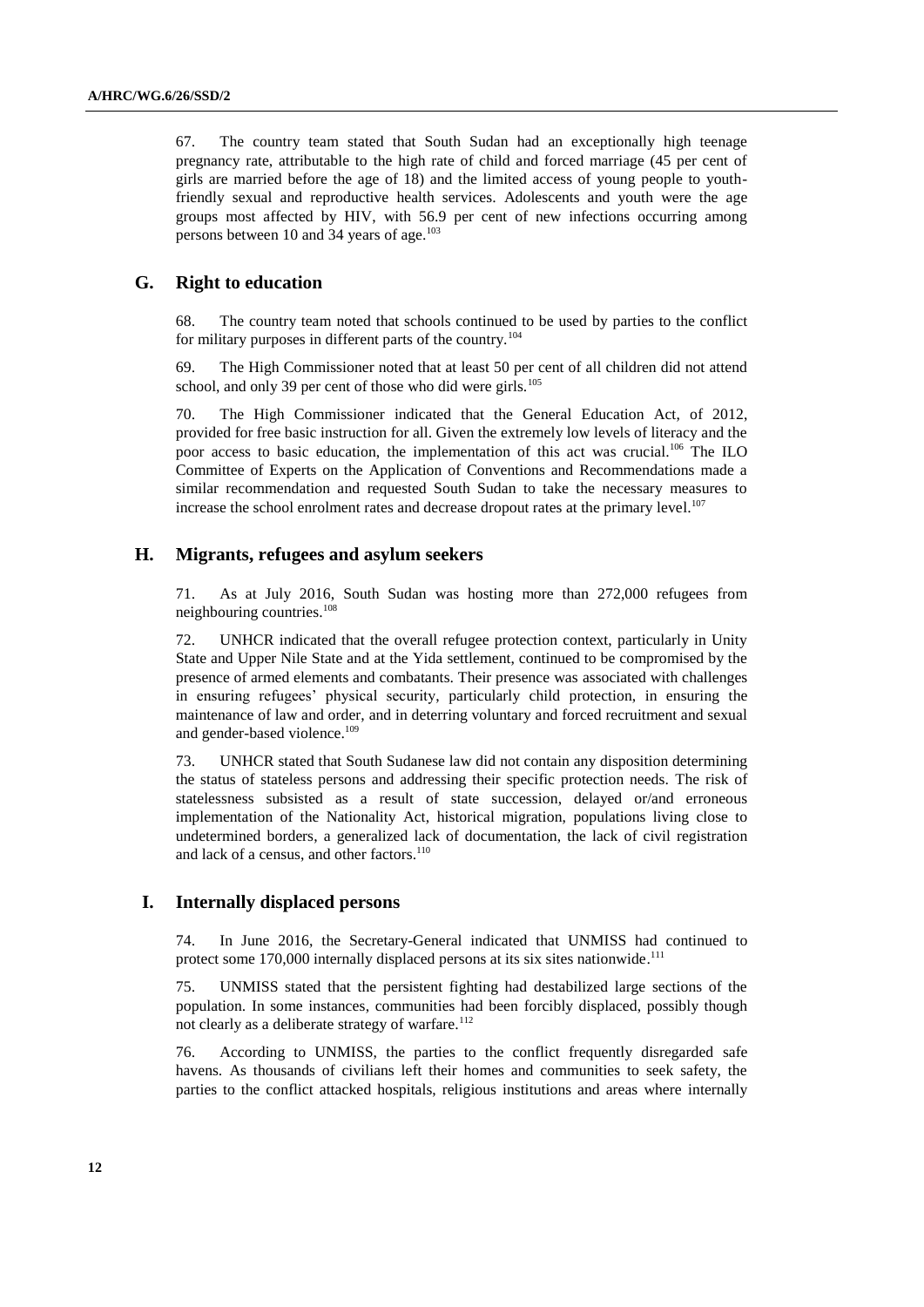displaced persons had gathered. Schools and clinics had been occupied by military forces.<sup>113</sup>

77. UNHCR stated that the armed conflict was hindering millions of South Sudanese from accessing basic services, including health and education, and was causing major internal and external displacement. In addition to hundreds of thousands of internally displaced persons who had found relative safety in protection of civilians sites and among host communities in zones deemed more secure, there were many hundreds of thousands more who had been displaced multiple times and/or continued to be on the move as a result of direct security threats and the lack of basic support, such as food and medicine. Internally displaced persons in protection of civilians sites largely lacked freedom of movement and were reluctant to exit UNMISS bases.<sup>114</sup>

78. UNHCR recommended that South Sudan accord and guarantee to internally displaced persons the enjoyment of all their rights as citizens of South Sudan, such as unhindered access to services, including access to humanitarian assistance in the areas under the control of the Government, as reiterated in the Agreement on the Resolution of the Conflict in the Republic of South Sudan. 115

79. Reconsidering the primary responsibility of the Government of South Sudan to assist and protect internally displaced persons, the Special Rapporteur on internally displaced persons strongly urged civilian authorities to plan and implement a process leading to the establishment of a comprehensive policy framework on internal displacement in accordance with regional and international standards.<sup>116</sup>

80. The Special Rapporteur on internally displaced persons noted that the Government, including its armed and police forces, and all other parties to the conflict, should refrain from creating conditions leading to internal displacement and violations of human rights and international humanitarian law under all circumstances and establish accountability for violations committed. They should also refrain from any military or other activity that arbitrarily displaced people and should spare civilians from all violence, abstain from indiscriminate attacks against them and not target them. They should not directly or indirectly incite communities against each other for political or other reasons.<sup>117</sup>

81. The Special Rapporteur on internally displaced persons stressed that internal displacement should not last longer than required by the circumstances prevailing in South Sudan and that durable solutions must be enabled. $118$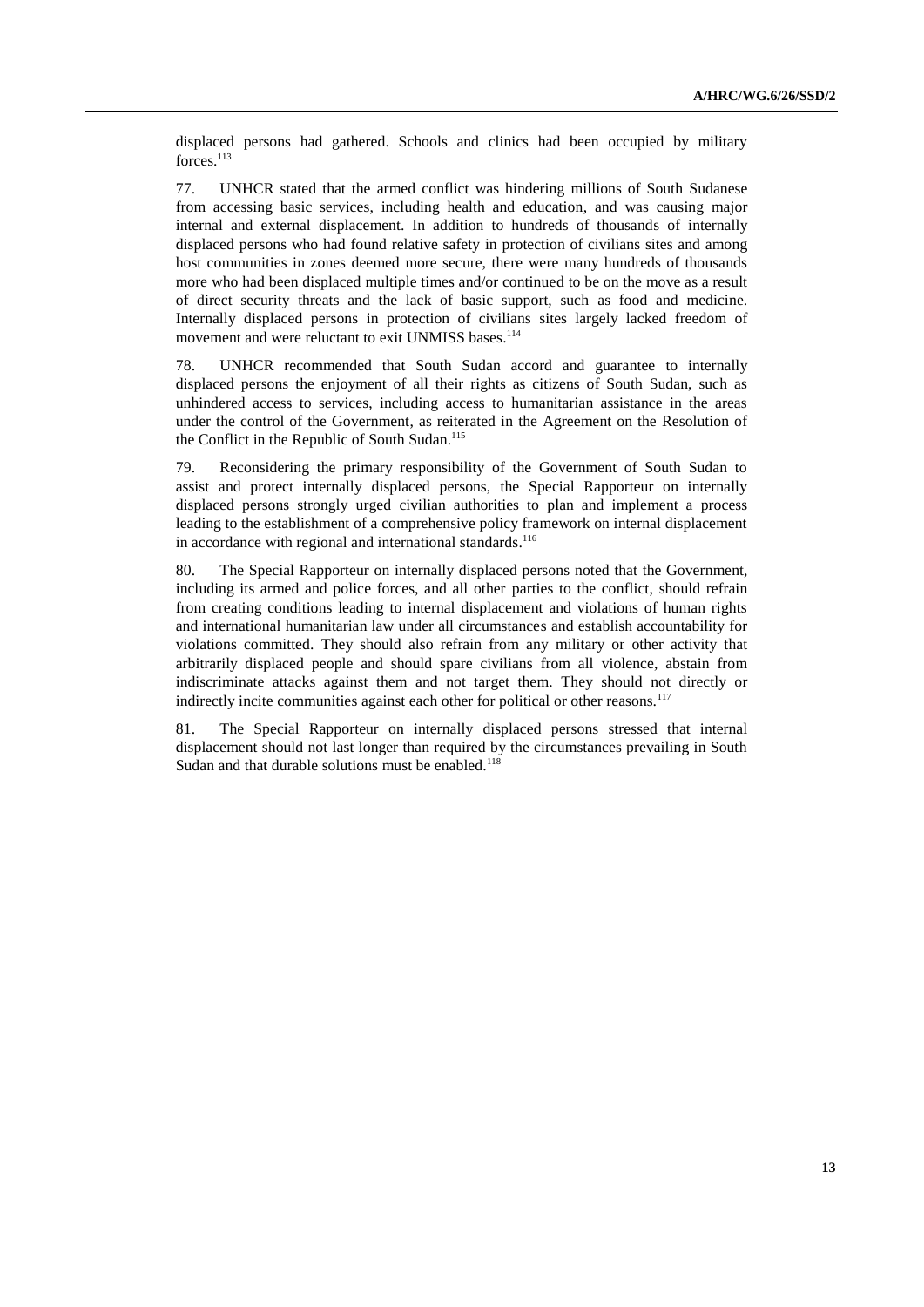#### *Notes*

- $1$  Unless indicated otherwise, the status of ratification of instruments listed in the table may be found on the official website of the United Nations Treaty Collection database, Office of Legal Affairs of the United Nations Secretariat, [http://treaties.un.org/.](http://treaties.un.org/)
- <sup>2</sup> The following abbreviations have been used in the present document:

| <b>ICERD</b>      | nowing aboreviations have been used in the present document.<br>International Convention on the Elimination of All Forms of Racial |
|-------------------|------------------------------------------------------------------------------------------------------------------------------------|
|                   | Discrimination                                                                                                                     |
| <b>ICESCR</b>     | International Covenant on Economic, Social and Cultural Rights                                                                     |
| <b>OP-ICESCR</b>  | <b>Optional Protocol to ICESCR</b>                                                                                                 |
| <b>ICCPR</b>      | International Covenant on Civil and Political Rights                                                                               |
| <b>ICCPR-OP 1</b> | <b>Optional Protocol to ICCPR</b>                                                                                                  |
| <b>ICCPR-OP2</b>  | Second Optional Protocol to ICCPR, aiming at the abolition of the death<br>penalty                                                 |
| <b>CEDAW</b>      | Convention on the Elimination of All Forms of Discrimination against<br>Women                                                      |
| <b>OP-CEDAW</b>   | Optional Protocol to CEDAW                                                                                                         |
| <b>CAT</b>        | Convention against Torture and Other Cruel, Inhuman or Degrading                                                                   |
|                   | <b>Treatment or Punishment</b>                                                                                                     |
| OP-CAT            | Optional Protocol to CAT                                                                                                           |
| <b>CRC</b>        | Convention on the Rights of the Child                                                                                              |
| OP-CRC-AC         | Optional Protocol to CRC on the involvement of children in armed conflict                                                          |
| OP-CRC-SC         | Optional Protocol to CRC on the sale of children, child prostitution and child<br>pornography                                      |
| OP-CRC-IC         | Optional Protocol to CRC on a communications procedure                                                                             |
| <b>ICRMW</b>      | International Convention on the Protection of the Rights of All Migrant                                                            |
|                   | Workers and Members of Their Families                                                                                              |
| <b>CRPD</b>       | Convention on the Rights of Persons with Disabilities                                                                              |
| <b>OP-CRPD</b>    | Optional Protocol to CRPD                                                                                                          |
| <b>ICPPED</b>     | International Convention for the Protection of All Persons from Enforced                                                           |
|                   | Disappearance                                                                                                                      |

- 3 Individual complaints: ICCPR-OP 1, art. 1; OP-CEDAW, art. 1; OP-CRPD, art. 1; OP-ICESCR, art. 1; OP-CRC-IC, art. 5; ICERD, art. 14; CAT, art. 22; ICRMW, art. 77; and ICPPED, art. 31. Inquiry procedure: OP-CEDAW, art. 8; CAT, art. 20; ICPPED, art. 33; OP-CRPD, art. 6; OP-ICESCR, art. 11; and OP-CRC-IC, art. 13. Inter-State complaints: ICCPR, art. 41; ICRMW, art. 76; ICPPED, art. 32; CAT, art. 21; OP-ICESCR, art. 10; and OP-CRC-IC, art. 12. Urgent action: ICPPED, art. 30.
- 4 Information relating to other relevant international human rights instruments, including regional instruments, may be found in the pledges and commitments undertaken by South Sudan before the Human Rights Council, as contained in the note verbale dated 31 October 2013 sent by the Permanent Mission of South Sudan to the United Nations addressed to the President of the General Assembly.
- <sup>5</sup> Protocol to Prevent, Suppress and Punish Trafficking in Persons, Especially Women and Children, supplementing the United Nations Convention against Transnational Organized Crime.
- <sup>6</sup> 1951 Convention relating to the Status of Refugees and its 1967 Protocol, 1954 Convention relating to the Status of Stateless Persons, and 1961 Convention on the Reduction of Statelessness.
- <sup>7</sup> Geneva Convention for the Amelioration of the Condition of the Wounded and Sick in Armed Forces in the Field (First Convention); Geneva Convention for the Amelioration of the Condition of Wounded, Sick and Shipwrecked Members of Armed Forces at Sea (Second Convention); Geneva Convention relative to the Treatment of Prisoners of War (Third Convention); Geneva Convention relative to the Protection of Civilian Persons in Time of War (Fourth Convention); Protocol Additional to the Geneva Conventions of 12 August 1949, and relating to the Protection of Victims of International Armed Conflicts (Protocol I); Protocol Additional to the Geneva Conventions of 12 August 1949, and relating to the Protection of Victims of Non-International Armed Conflicts (Protocol II); Protocol Additional to the Geneva Conventions of 12 August 1949, and relating to the Adoption of an Additional Distinctive Emblem (Protocol III). For the official status of ratifications, see International Committee of the Red Cross, www.icrc.org/ihl.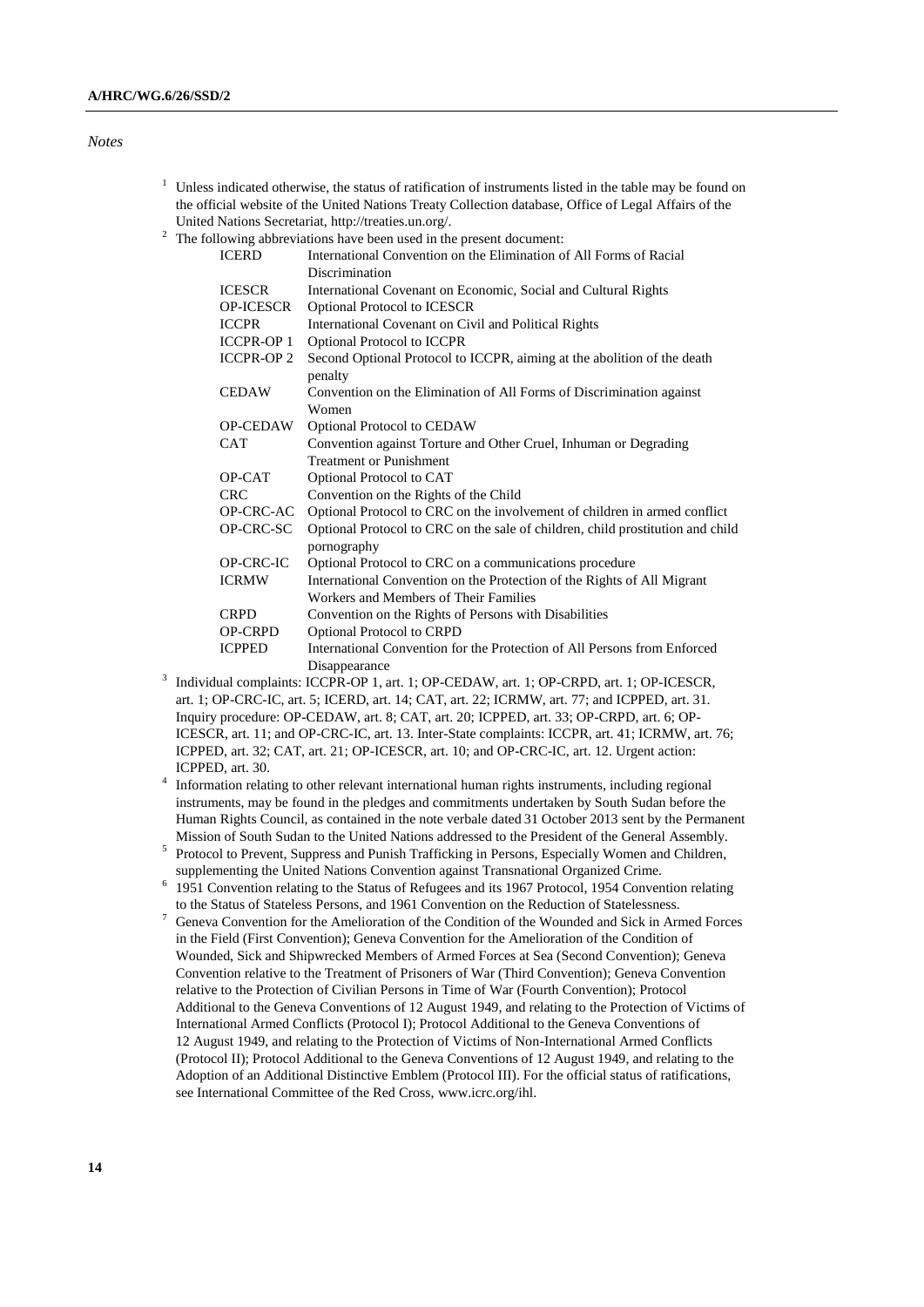- 8 International Labour Organization (ILO) Forced Labour Convention, 1930 (No. 29); Abolition of Forced Labour Convention, 1957 (No. 105); Right to Organise and Collective Bargaining Convention, 1949 (No. 98); Equal Remuneration Convention, 1951 (No. 100); Discrimination (Employment and Occupation) Convention, 1958 (No. 111); Minimum Age Convention, 1973 (No. 138); Worst Forms of Child Labour Convention, 1999 (No. 182).
- <sup>9</sup> ILO Freedom of Association and Protection of the Right to Organise Convention, 1948 (No. 87).
- <sup>10</sup> ILO Indigenous and Tribal Peoples Convention, 1989 (No. 169), and Domestic Workers Convention, 2011 (No. 189).
- <sup>11</sup> See A/HRC/23/31, para. 74 (i) and A/HRC/21/34, para. 64 (d) (i).
- <sup>12</sup> See the United Nations country team submission for the universal periodic review of South Sudan, para. 40.
- <sup>13</sup> See country team submission for the universal periodic review of South Sudan, paras. 37 and 41.
- <sup>14</sup> See UNHCR submission for the universal periodic review of South Sudan, p. 7; and A/HRC/26/33/Add.3, para. 44.
- <sup>15</sup> See country team submission for the universal periodic review of South Sudan, para. 38; and UNHCR submission for the universal periodic review of South Sudan, p. 7.
- <sup>16</sup> See UNESCO submission for the universal periodic review of South Sudan, para. 39 (i).
- <sup>17</sup> See S/2016/552, para. 59.
- <sup>18</sup> See S/2016/341, para. 77.
- <sup>19</sup> See A/HRC/23/31, para. 39.
- <sup>20</sup> Ibid., para. 74 (e) (ii) and (iii); and A/HRC/21/34, para. 64 (d) (ii) and (iii).
- <sup>21</sup> See A/HRC/23/31, paras. 18, 47 and 61.
- <sup>22</sup> See A/HRC/21/34, para. 59.<br><sup>23</sup> OUCUB "OUCUB in the fi
- OHCHR, "OHCHR in the field: Africa" (2014), p. 173.
- $24$  See country team submission for the universal periodic review of South Sudan, para. 15.
- <sup>25</sup> See Human Rights Council resolution  $31/20$ , paras. 18 (a), (b) and (c) and 21.
- <sup>26</sup> OHCHR, "HRC-mandated Commission on Human Rights in South Sudan begins operations", news release, 22 July 2016, available from
- www.ohchr.org/en/NewsEvents/Pages/DisplayNews.aspx?NewsID=20296&LangID=E.
- <sup>27</sup> See Human Rights Council resolution 29/13, para. 14 (a).<br><sup>28</sup> See A (UDC/21/40)
- $\frac{28}{29}$  See A/HRC/31/49.
- See Human Rights Council resolution 26/31, para. 9. For the report on the panel discussion, see A/HRC/28/53.
- <sup>30</sup> For the titles of special procedure mandate holders, see www.ohchr.org/EN/HRBodies/SP/Pages/Welcomepage.aspx.
- <sup>31</sup> OHCHR Management Plan 2012-2013, "OHCHR in the field: Africa", p. 147.
- <sup>32</sup> See Security Council resolution 2155 (2014).
- <sup>33</sup> See Security Council resolutions 2252 (2015) and 2304 (2016).
- <sup>34</sup> OHCHR Management Plan 2014-2017, Implementing at the country level, Africa, South Sudan, p. 148.
- <sup>35</sup> OHCHR, "OHCHR in the field: Africa" (2014), p. 146.
- <sup>36</sup> Ibid.
- <sup>37</sup> OHCHR, "OHCHR in the field: Africa" (2015), p. 142.
- $38$  See A/HRC/23/31, para. 33.<br> $39$  Ibid, name 60
- Ibid., para. 69.
- <sup>40</sup> See country team submission for the universal periodic review of South Sudan, para. 17.
- <sup>41</sup> See S/2016/70, p. 2.<br><sup>42</sup> Meeting of the Securi
- <sup>42</sup> Meeting of the Security Council on the situation in South Sudan, statement by the Special Adviser of the Secretary-General on the Prevention of Genocide, Adama Dieng, 2 May 2014, available from www.un.org/en/preventgenocide/adviser/pdf/2014-05-14%20Statement%20of%20USG%20Adama% 20Dieng%20to%20the%20Security%20%20Council%20on%20South%20Sudan.pdf.
- $\frac{43}{44}$  Ibid.
- <sup>44</sup> See A/HRC/31/49, para. 22.
- See A/HRC/26/33/Add.3, para. 47.
- <sup>46</sup> See country team submission for the universal periodic review of South Sudan, para. 25.<br><sup>47</sup> See General Assembly resolution  $67/176$
- See General Assembly resolution 67/176.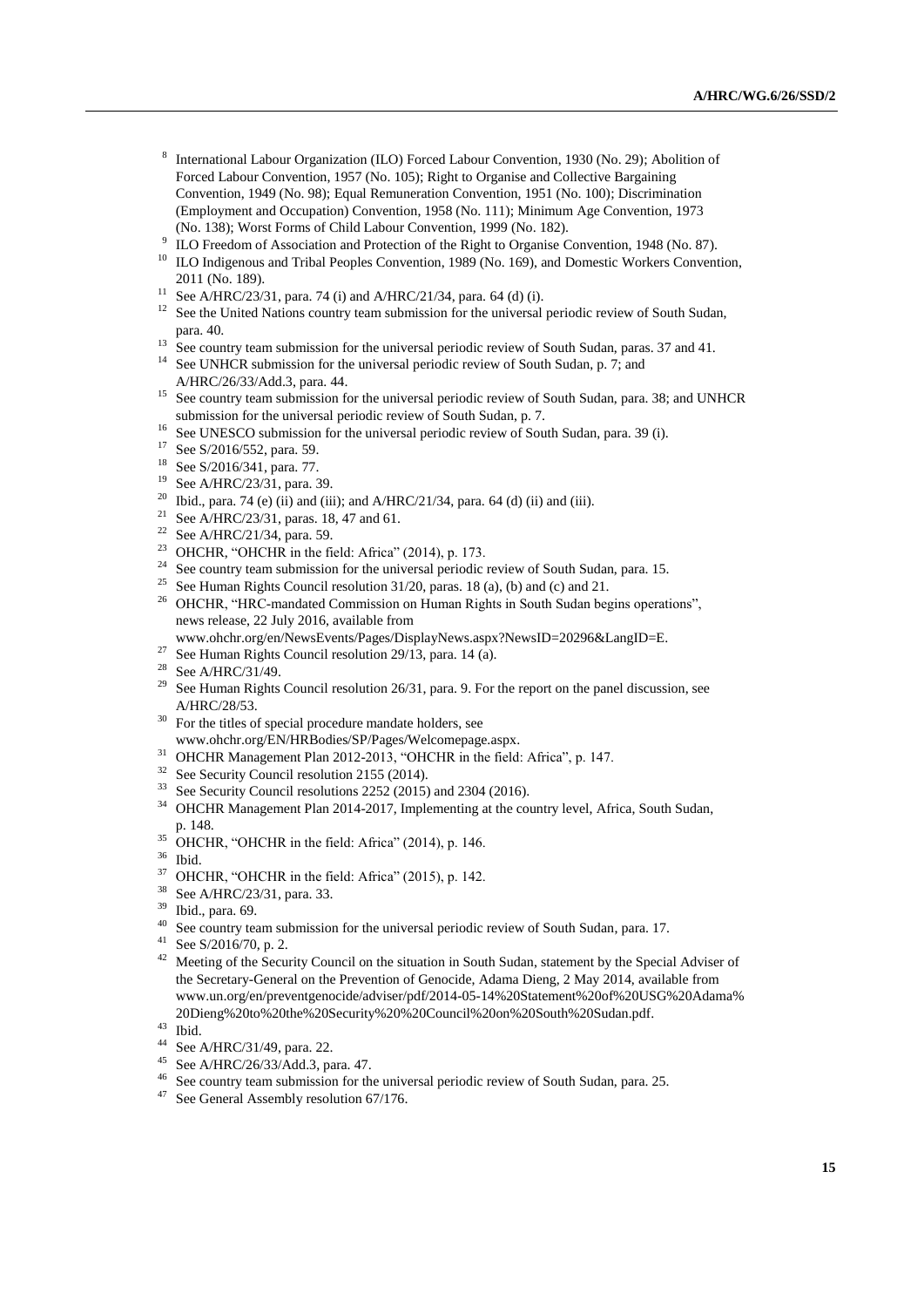- $^{48}$  See A/HRC/23/31, para. 24.
- <sup>49</sup> "Security Council condemns fighting in Juba, demands South Sudan's leaders prevent spread of violence", news release, 10 July 2016, available from [www.un.org/apps/news/story.asp?NewsID=54426#.](file:///C:/Users/Nozawa/AppData/Local/Temp/notesC0396F/www.un.org/apps/news/story.asp%3fNewsID=54426)
- <sup>50</sup> "South Sudan ceasefire 'largely holding'; UN urges safe passage for fleeing civilians", news release, 12 July 2016, available from
- [www.un.org/apps/news/story.asp?NewsID=54440#.V4YV8o9OJdh.](file:///C:/Users/Nozawa/AppData/Local/Temp/notesC0396F/www.un.org/apps/news/story.asp%3fNewsID=54440)
- <sup>51</sup> "South Sudan: UN expert appalled by attacks on IDPs and civilians and urges for cessation of hostilities", news release, 11 July 2016, available from
- http://ohchr.org/EN/NewsEvents/Pages/DisplayNews.aspx?NewsID=20256&LangID=E. <sup>52</sup> "SPLA committed widespread violations during and after July fighting in South Sudan — Zeid", news release, 4 August 2016, available from
- www.ohchr.org/EN/NewsEvents/Pages/DisplayNews.aspx?NewsID=20339&LangID=E.
- <sup>53</sup> UNMISS, "The state of human rights in the protracted conflict in South Sudan", 4 December 2015, p. 5.
- $54$  Ibid., pp. 5 and 6.
- <sup>55</sup> Ibid., pp. 6, 25 and 26.
- <sup>56</sup> See A/HRC/31/49, para. 73 (a) and (b).
- <sup>57</sup> See A/HRC/28/49, para. 37.
- <sup>58</sup> UNMISS, "The state of human rights in the protracted conflict in South Sudan", 4 December 2015, p. 31.
- $59$  Ibid., p. 21.
- <sup>60</sup> "Perpetrators of sexual violence in South Sudan 'will be held accountable' UN envoy", news release, 8 August 2016, available from
- www.un.org/apps/news/story.asp?NewsID=54643#.V62SrE1f3cs.
- $^{61}$  See S/2016/361/Rev.1, para. 58.
- See country team submission for the universal periodic review of South Sudan, para. 18.
- <sup>63</sup> UNMISS statement on incidents of sexual violence in the July 2016 conflict in Juba, South Sudan, news release, 1 August 2016, available fro[m http://unmiss.unmissions.org/unmiss-statement](http://unmiss.unmissions.org/unmiss-statement-incidents-sexual-violence-july-2016-conflict-juba-south-sudan-0)[incidents-sexual-violence-july-2016-conflict-juba-south-sudan-0.](http://unmiss.unmissions.org/unmiss-statement-incidents-sexual-violence-july-2016-conflict-juba-south-sudan-0)
- <sup>64</sup> "SPLA committed widespread violations during and after July fighting in South Sudan Zeid", news release, 4 August 2016, available from
- www.ohchr.org/EN/NewsEvents/Pages/DisplayNews.aspx?NewsID=20339&LangID=E.
- <sup>65</sup> See A/HRC/26/33/Add.3, para. 24.
- <sup>66</sup> See country team submission for the universal periodic review of South Sudan, para. 11.<br><sup>67</sup> See submission from the Office of the Special Benggeometrics of the Secretary Cancrel for
- See submission from the Office of the Special Representative of the Secretary-General for Children and Armed Conflict for the universal periodic review of South Sudan, p. 1.
- $\begin{matrix} 68 \\ 69 \\ 522 \end{matrix}$
- See A/HRC/31/49, para. 74 (d).
- <sup>70</sup> See A/HRC/28/49, para. 36.
- <sup>71</sup> See A/HRC/23/31, para. 34.
- <sup>72</sup> Ibid., para. 60.
- <sup>73</sup> Ibid., para. 24.
- <sup>74</sup> See A/HRC/31/49, paras. 74 (a), (b) and (c).<br><sup>75</sup> Ibid. 2002,  $7^{4}$  (c).
- $^{75}$  Ibid., para. 74 (g).
- <sup>76</sup> See A/HRC/28/49, para. 61; and A/HRC/28/53, para. 32 (c).<br><sup>77</sup> See A/HRC/21/40, para. 70
- See A/HRC/31/49, para. 70.
- <sup>78</sup> Address by the United Nations Deputy High Commissioner for Human Rights, Kate Gilmore, to the Human Rights Council at its 32nd session, for the interactive dialogue on South Sudan, 22 June 2016, available from
- [www.ohchr.org/EN/NewsEvents/Pages/DisplayNews.aspx?NewsID=20155&LangID=E.](file:///C:/Users/Nozawa/AppData/Local/Temp/notesC0396F/www.ohchr.org/EN/NewsEvents/Pages/DisplayNews.aspx%3fNewsID=20155&LangID=E)
- <sup>79</sup> Remarks by the Assistant Secretary-General for Human Rights, Ivan Šimonović, to the Human Rights Council, on the report of the High Commissioner for Human Rights pursuant to Human Rights Council resolution 29/13, Geneva, 22 March 2016, available from
- [www.ohchr.org/EN/NewsEvents/Pages/DisplayNews.aspx?NewsID=18525&LangID=E.](file:///C:/Users/Nozawa/AppData/Local/Temp/notesC0396F/www.ohchr.org/EN/NewsEvents/Pages/DisplayNews.aspx%3fNewsID=18525&LangID=E)
- <sup>80</sup> See A/HRC/31/49, paras. 75 (a) and (b).